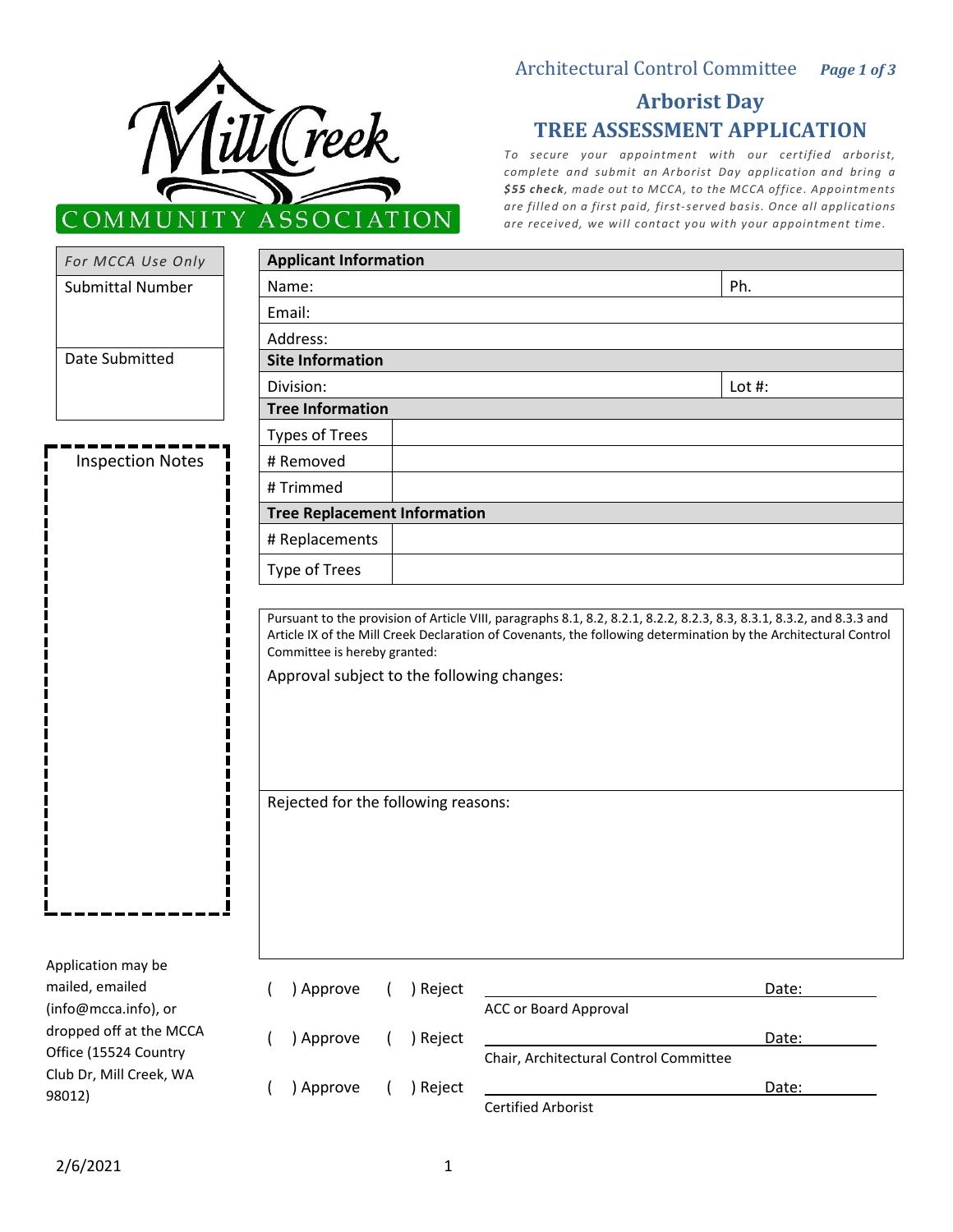

# **Arborist Day TREE ASSESSMENT APPLICATION**

MCCA requires the replacement of trees as follows: "In cases of approved removal, the Association requires replacement on a 1-1 ratio with trees in 1-gallon sized pots; unapproved removal will require replacement on a 2-1 ratio. Replacements are to be planted on private property or other locations determined by ACC. Removal of native evergreens will require replacement with native evergreens. **You may need the City of Mill Creek's approval. [www.cityofmillcreek.com.](http://www.cityofmillcreek.com/)** 

IMPORTANT: Please include a sketch of the property below showing the exact location of the proposed tree(s) to be cut. Mark trees to be considered for removal.

Proposed Tree Cutting (sketch):

ACC Notes